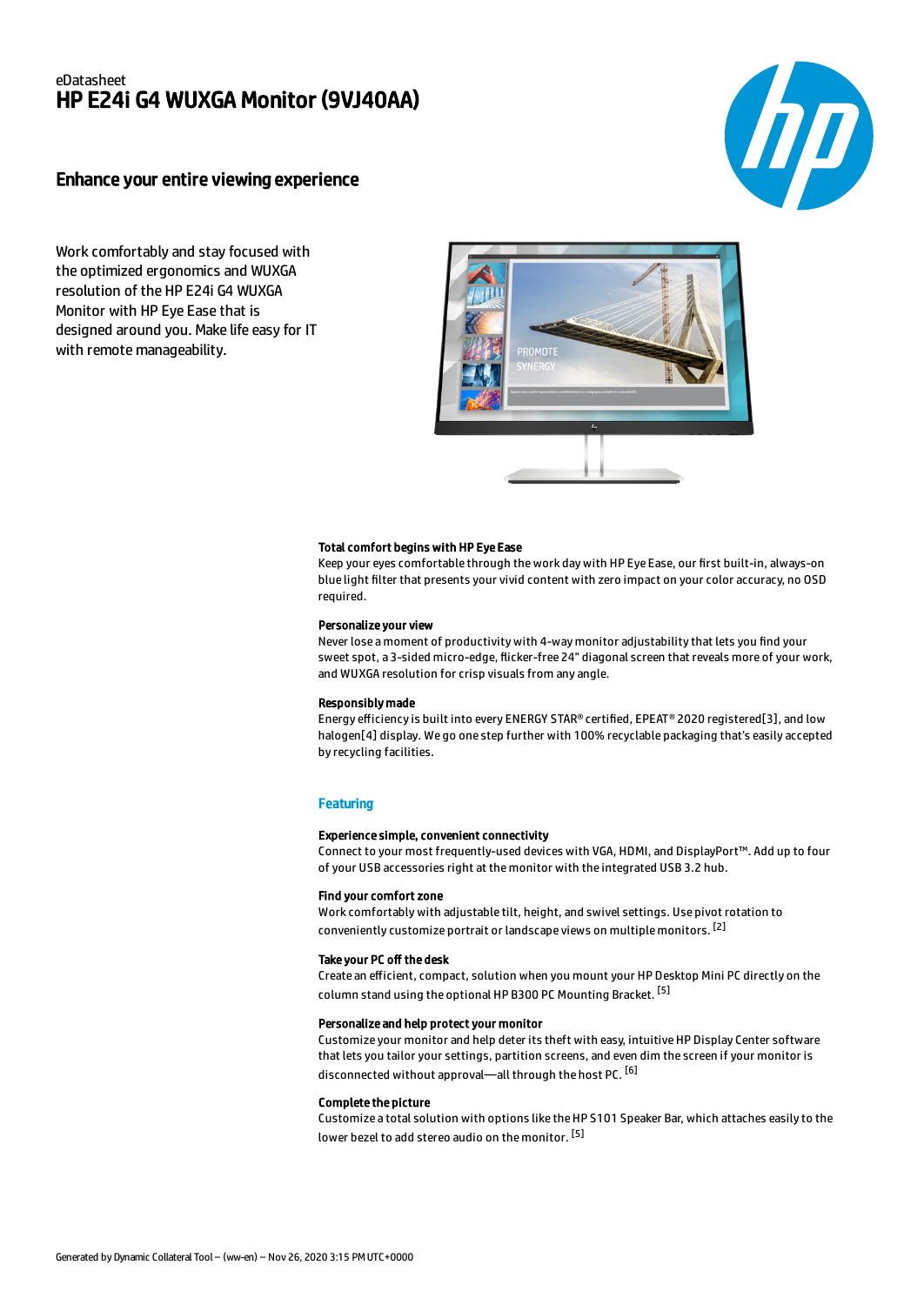# Specifications

| Display size (diagonal)                                               | 24"                                                                                                                                                                                                                                                                                                                                                                                                                                                                |
|-----------------------------------------------------------------------|--------------------------------------------------------------------------------------------------------------------------------------------------------------------------------------------------------------------------------------------------------------------------------------------------------------------------------------------------------------------------------------------------------------------------------------------------------------------|
| <b>Panel technology</b>                                               | <b>IPS</b>                                                                                                                                                                                                                                                                                                                                                                                                                                                         |
| Display size (diagonal)                                               | 61 cm (24")                                                                                                                                                                                                                                                                                                                                                                                                                                                        |
| <b>Aspect ratio</b>                                                   | 16:10                                                                                                                                                                                                                                                                                                                                                                                                                                                              |
| <b>Native resolution</b>                                              | WUXGA (1920 x 1200) <sup>[1]</sup>                                                                                                                                                                                                                                                                                                                                                                                                                                 |
| Resolutions supported                                                 | 1024 x 768; 1280 x 1024; 1280 x 720; 1280 x 800; 1440 x 900; 1600 x 900; 1680 x 1050; 1920 x 1080; 1920 x 1200;<br>640 x 480; 720 x 400; 800 x 600                                                                                                                                                                                                                                                                                                                 |
| <b>Pixel pitch</b>                                                    | $0.27$ mm                                                                                                                                                                                                                                                                                                                                                                                                                                                          |
| <b>Brightness</b>                                                     | 250 nits <sup>[1]</sup>                                                                                                                                                                                                                                                                                                                                                                                                                                            |
| <b>Contrast ratio</b>                                                 | 1000:1                                                                                                                                                                                                                                                                                                                                                                                                                                                             |
| <b>Response time (typical)</b>                                        | 5ms GtG (with overdrive)[1]                                                                                                                                                                                                                                                                                                                                                                                                                                        |
| Minimum dimensions (W $\times$ D $\times$ H)                          | 53.2 x 4.7 x 35.27 cm<br>(Without stand.)                                                                                                                                                                                                                                                                                                                                                                                                                          |
| Minimum dimensions ( $W \times D \times H$ )                          | 20.94 x 1.85 x 13.88 in<br>(Without stand.)                                                                                                                                                                                                                                                                                                                                                                                                                        |
| Dimensions With Stand (W x D x H) $53.2 \times 20.69 \times 50.96$ cm |                                                                                                                                                                                                                                                                                                                                                                                                                                                                    |
| Weight                                                                | $6.06$ kg<br>(With stand.)                                                                                                                                                                                                                                                                                                                                                                                                                                         |
| Weight                                                                | 13.36 lb<br>(With stand.)                                                                                                                                                                                                                                                                                                                                                                                                                                          |
| <b>Display features</b>                                               | Low blue light mode; Anti-glare                                                                                                                                                                                                                                                                                                                                                                                                                                    |
| <b>Display Input Type</b>                                             | 1 VGA; 1 USB Type-B; 1 HDMI 1.4; 1 DisplayPort™ 1.2; 4 USB-A 3.2 Gen 1                                                                                                                                                                                                                                                                                                                                                                                             |
| <b>Onscreen controls</b>                                              | Brightness; Exit; Information; Management; Power control; Input control; Menu control; Image; Color                                                                                                                                                                                                                                                                                                                                                                |
| Display scan frequency<br>(horizontal)                                | 30-80 KHz                                                                                                                                                                                                                                                                                                                                                                                                                                                          |
| Display scan frequency (vertical)                                     | 50-60 Hz                                                                                                                                                                                                                                                                                                                                                                                                                                                           |
| Webcam                                                                | No integrated camera                                                                                                                                                                                                                                                                                                                                                                                                                                               |
| <b>Power</b>                                                          | Input voltage 100 to 240 VAC                                                                                                                                                                                                                                                                                                                                                                                                                                       |
| <b>Power consumption</b>                                              | 53 W (maximum), 36 W (typical), 0.5 W (standby)                                                                                                                                                                                                                                                                                                                                                                                                                    |
| <b>Operating temperature range</b>                                    | 5 to 35°C                                                                                                                                                                                                                                                                                                                                                                                                                                                          |
| <b>Operating humidity range</b>                                       | 20 to 80% non-condensing                                                                                                                                                                                                                                                                                                                                                                                                                                           |
| <b>Certifications and compliances</b>                                 | BIS; BSMI; CB; CCC; CE; CECP; CEL; EAC; ENERGY STAR®; FCC; ISO 9241-307; KC/KCC; NOM; PSB; SEPA; TCO Certified;<br>TCO Certified Edge; TUV LBL; TUV-S; VCCI; WEEE; ISC; California Energy Commission (CEC); WW application; ICE;<br>TGM; TUV-GS                                                                                                                                                                                                                    |
| <b>Physical security</b>                                              | Security lock-ready <sup>[2]</sup>                                                                                                                                                                                                                                                                                                                                                                                                                                 |
| <b>UPC</b> number                                                     | (A2K) 194850803437; (A2N) 194850096839; (AB0) 194850803413; (AB1) 194850803451; (AB2) 194850803482;<br>(AB4) 194850803420; (ABA) 194850294525; (ABB) 194850096761; (ABG) 194850803475; (ABM) 194850294532;<br>(ABT) 194850096785; (ABU) 194850096778; (ABV) 194850096822; (ABY) 194850096815; (AC4) 194850294549;<br>(AC8) 194850294556; (ACJ) 194850803468; (ACQ) 194850096808; (AKL) 194850803505; (AR6) 194850803444;<br>(UUF) 194850803499; (UUZ) 194850096792 |
| What's in the box                                                     | Monitor; DisplayPort™ 1.2 cable; HDMI cable; USB cable; Warranty card; Product notice; AC power cable                                                                                                                                                                                                                                                                                                                                                              |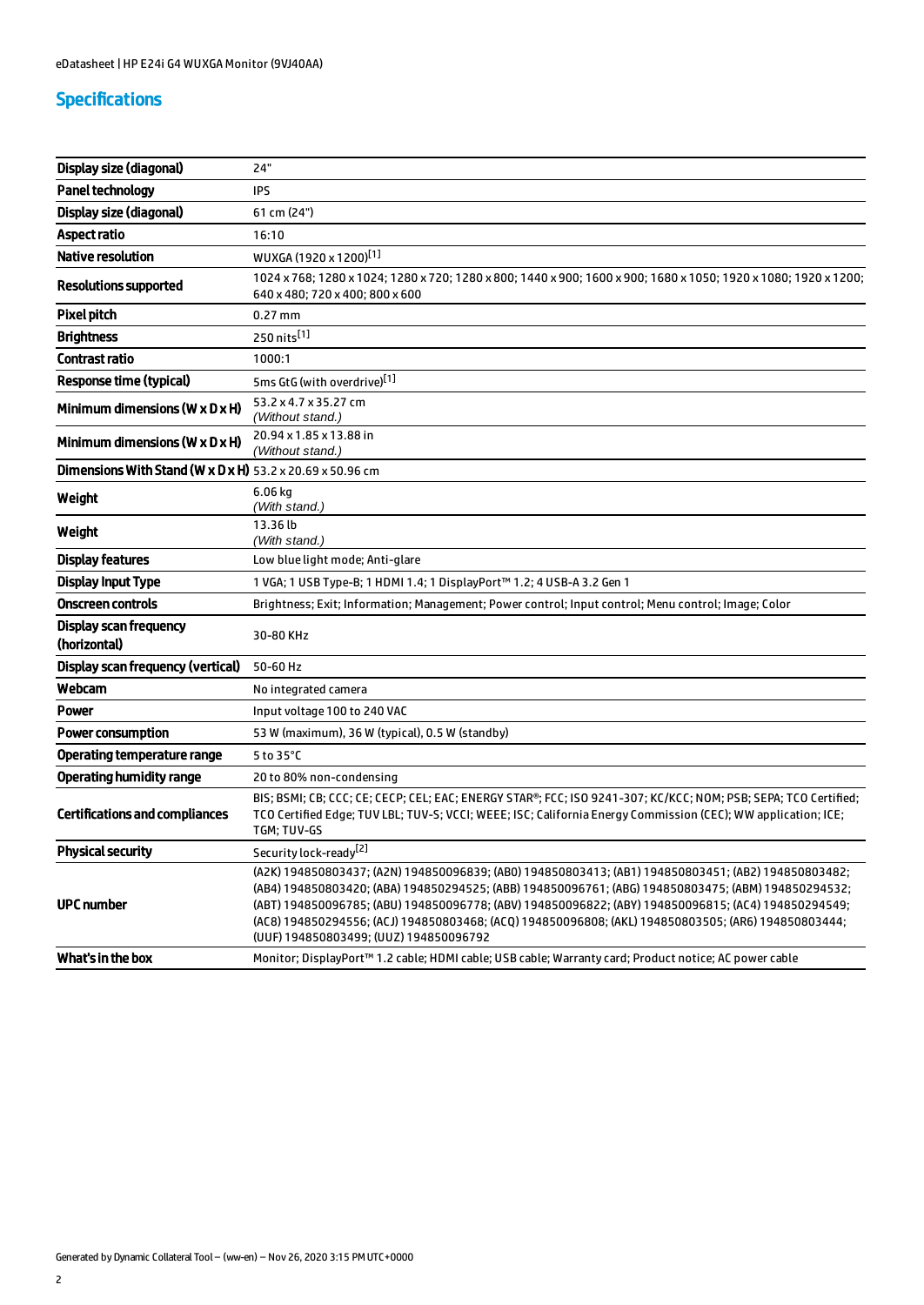# Top Recommended Displays, Accessories and Services

No Top Recommended Displays, Accessories and Services